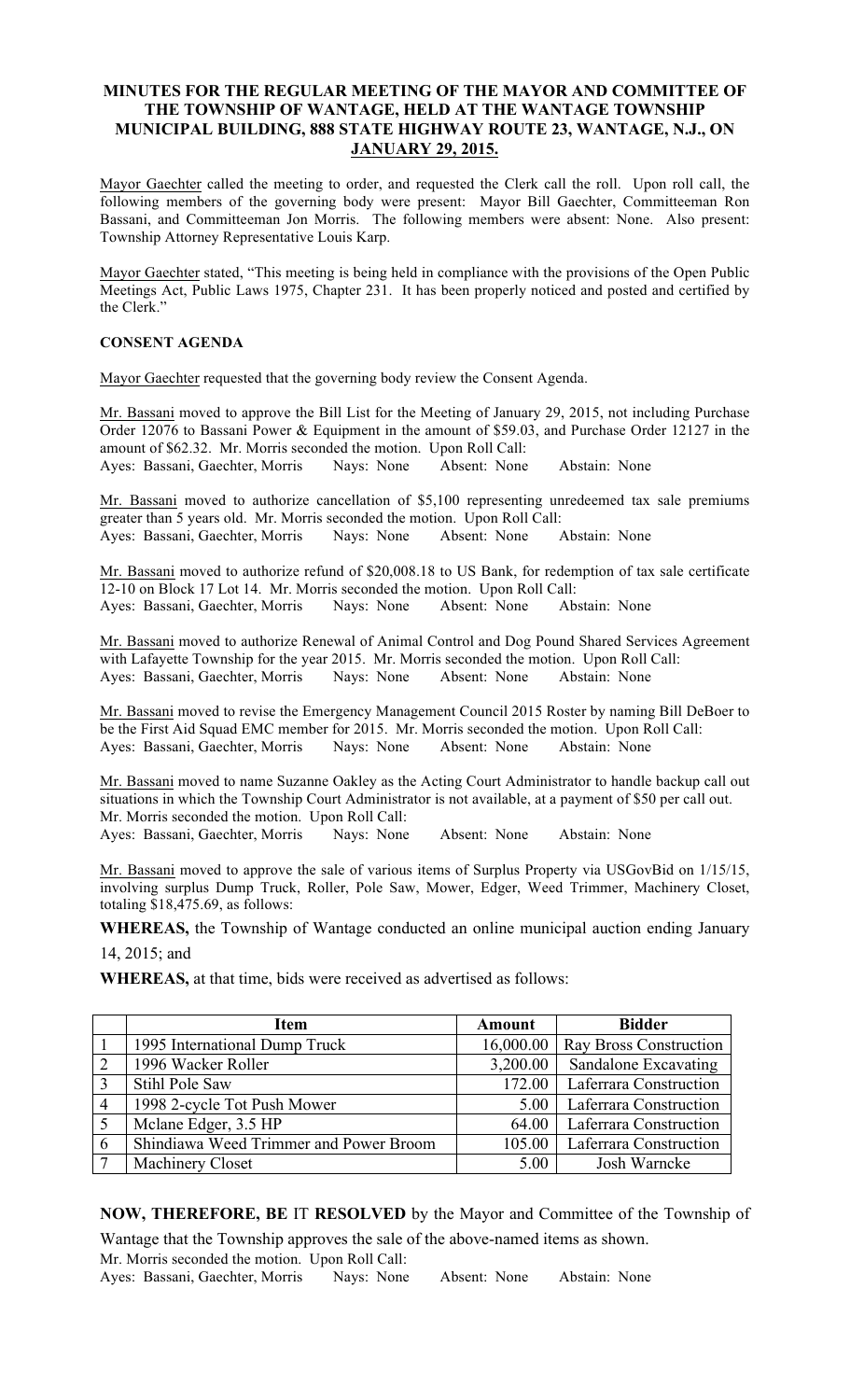### PAGE TWO OF THE MINUTES FOR THE MEETING OF JANUARY 29, 2015

### PROCLAMATION

Mayor Gaechter confirmed for the public record, the Proclamation Issued by Mayor Gaechter on January 15, 2015, honoring Bradford Van Orden for achieving the rank of Eagle Scout:

WHEREAS, Bradford Van Orden has achieved the rank of Eagle Scout, which represents an accomplishment of high regard within the Wantage Community, and

WHEREAS, as a Boy Scout, Bradford has held numerous Leadership positions, and

WHEREAS, Bradford has distinguished himself through on-going service to his community, and

WHEREAS, Bradford has actively participated in Troop activities and has provided mentoring for many younger Boy Scouts, and

WHEREAS, such a fine record of accomplishment is worthy of praise and recognition,

- NOW, THEREFORE, I, WILLIAM GAECHTER, Mayor of the Township of Wantage, hereby offer my congratulations to Bradford Van Orden for achieving the rank of Eagle Scout, and
- BE IT FURTHER PROCLAIMED that the entire Wantage Community is hereby encouraged to join in the recognition of this fine accomplishment.

#### PAYMENT OF BILLS

Mr. Morris moved to approve Purchase Order 12076 payable to Bassani Power & Equipment in the amount of \$59.03 and Purchase Order 12127 in the amount of \$62.32. Mayor Gaechter seconded the motion. Mr. Bassani announced he would recuse himself from discussion or consideration of this motion. Upon Roll Call:

Ayes: Gaechter, Morris Nays: None Absent: None Abstain: None

ADMINISTRATOR'S REPORT: None

ATTORNEY'S REPORT: None

TOWNSHIP COMMITTEE REPORTS: None

### NEW BUSINESS

### Public Hearing and Re-Introduction of Ordinance 2015-01: Bond Ordinance Volcanic Hill Road

Mayor Gaechter opened the meeting to the public for any questions or comments regarding Ordinance 2015-01. There being no one present wishing to address the governing body, Mayor Gaechter closed the meeting to the public.

Mr. Bassani moved to defeat Ordinance 2015-01 based on procedural deficiencies in the adoption process. Mr. Morris seconded the motion. Upon Roll Call: Ayes: Bassani, Gaechter, Morris Nays: None Absent: None Abstain: None

Mr. Bassani moved to Re-introduce on first reading Ordinance 2015-01, entitled "BOND ORDINANCE PROVIDING FOR IMPROVEMENTS TO VOLCANIC HILL ROAD IN AND BY THE TOWNSHIP OF WANTAGE, IN THE COUNTY OF SUSSEX, NEW JERSEY, APPROPRIATING \$134,000 THEREFOR, AUTHORIZING THE ISSUANCE OF \$127,300 BONDS OR NOTES OF THE TOWNSHIP FOR FINANCING PART OF THE COST THEREOF AND DIRECTING THE SPECIAL ASSESSMENT OF PART OF THE COST THEREOF." The proposed final hearing date for this Ordinance shall be February 12, 2015. The Supplemental Debt Statement is on file in the Clerk's office. Mr. Morris seconded the motion. Upon Roll Call:

Ayes: Bassani, Gaechter, Morris Nays: None Absent: None Abstain: None

### Introduction of Ordinance 2015-02: Amendment to Open Space Trust Fund

Mr. Bassani moved to introduce Ordinance 2015-02, entitled "AN ORDINANCE AMENDING AN ORDINANCE TO CREATE AN OPEN SPACE TRUST FUND FOR THE TOWNSHIP OF WANTAGE." The proposed final hearing date for this Ordinance shall be February 12, 2015. Mr. Morris seconded the motion. Upon Roll Call: Ayes: Bassani, Gaechter, Morris Nays: None Absent: None Abstain: None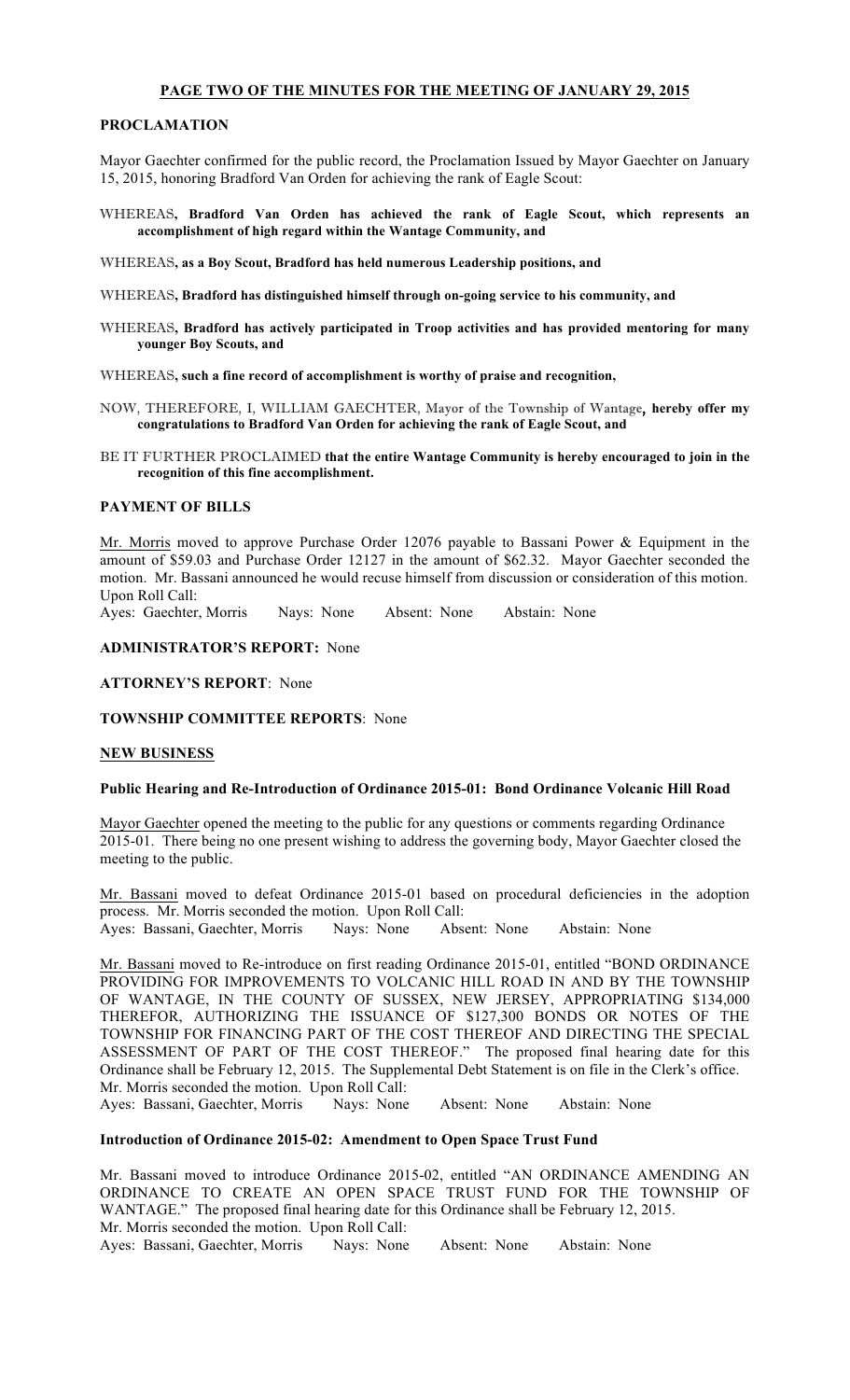## NEW BUSINESS, Continued

## Introduction of Ordinance 2015-03: Salary Amendment

Mr. Morris moved to confirm various personnel actions of the governing body:

BE IT RESOLVED by the Township Committee of the Township of Wantage, County of Sussex, State of New Jersey the following personnel actions are approved:

- 1) Restructuring the employment position of Arlene De La Osa to be a full time employee with the dual duties of Keyboarding Clerk for the Finance Department and Secretary to the Recreation Commission, for a salary of \$33,000, effective January 1, 2015.
- 2) Restructuring the employment position of Jeanne McBride to be a full time employee with the combined duties of Secretary for the Land Use Board, Secretary for the Board of Health, and Deputy Registrar, for a salary of \$33,000, effective January 1, 2015.
- 3) Restructuring the employment position of Lauren McIntosh to be a part time employee with the combined duties of Violations Clerk and Cashier for the Municipal court, for a salary of \$12.25 an hour, effective January 1, 2015.
- 4) Confirming the salary of Tax Assessor Kristy Lockburner at \$53,000 for the year 2015, plus \$2,000 stipend for shared services contract with Sussex Borough.
- 5) Hiring Wendy Chundley as a part time temporary Keyboarding Clerk for the Assessor office at a rate of \$10/hr for a workweek of up to 24 hrs/wk a week, effective 2/2/15.

|                                                                                                                 |  |  |  |  |  |  | 6) Confirming the 2015 employment of Backup Snow Plow Operators, as follows: |
|-----------------------------------------------------------------------------------------------------------------|--|--|--|--|--|--|------------------------------------------------------------------------------|
| the second contract and contract the contract of the contract of the contract of the contract of the contract o |  |  |  |  |  |  |                                                                              |

| Richard Bootsma, Backup Snow Plow Operator       |              | 18.00 |               | Hourly |
|--------------------------------------------------|--------------|-------|---------------|--------|
| Darrell Caton, Backup Snow Plow Operator         |              | 18.00 |               | Hourly |
| Edward Caton, Backup Plow Operator               |              | 18.00 |               | Hourly |
| Michael Flood, Backup Plow Operator              |              | 18.00 |               | Hourly |
| Jeffrey Krohn, Backup Snow Plow Operator         |              | 18.00 |               | Hourly |
| Russell Rome, Backup Snow Plow Operator          |              | 18.00 |               | Hourly |
| Michael Wesloske, Backup Snow Plow Operator      |              | 18.00 |               | Hourly |
| William Crum, Backup Snow Plow Operator          |              | 18.00 |               | Hourly |
| Mitchell Hardick, Backup Snow Plow Operator      |              | 18.00 |               | Hourly |
| Christopher Auer, Backup Snow Plow Operator      |              | 18.00 |               | Hourly |
| Mr. Bassani seconded the motion. Upon Roll Call: |              |       |               |        |
| Ayes: Bassani, Gaechter, Morris<br>Navs: None    | Absent: None |       | Abstain: None |        |

Mr. Bassani moved to introduce Ordinance 2015-03, entitled "AN ORDINANCE FIXING THE SALARIES OF OFFICERS AND EMPLOYEES OF THE TOWNSHIP OF WANTAGE, COUNTY OF SUSSEX AND STATE OF NEW JERSEY, FOR THE YEAR 2015." The proposed final hearing date for this Ordinance shall be February 12, 2015. Mr. Morris seconded the motion. Upon Roll Call: Ayes: Bassani, Gaechter, Morris Nays: None Absent: None Abstain: None

## Outdoor Event License Application

The governing body gave consideration to the application of Sussex Skydive for an Outdoor Event License on June 26 – 28, 2015, being an all-day event during these dates involving skydiving activities and associated public gathering events on site. After due review, the governing body deemed the application to be incomplete and instructed the Clerk to request additional information from the applicant, for further consideration at the meeting of February 12, 2015.

## Approval of Minutes

Mr. Morris moved to approve the minutes of the Organization Meeting, Regular Meeting and Executive Session of the Wantage Township governing body held on January 8, 2015; the minutes of the Budget Work Session Meeting of the Wantage Township governing body held on January 15, 2015; and the minutes of the Budget Work Session Meeting and Executive Session of the Wantage Township governing body held on January 22, 2015. Mr. Bassani seconded the motion. Upon Roll Call: Ayes: Bassani, Gaechter, Morris Nays: None Absent: None Abstain: None

## OPEN PUBLIC SESSION:

Mayor Gaechter opened the meeting to the public at this time.

Rudy Solar, Mt. Salem Road, asked for details regarding the Open Space Amendment Ordinance. Mr. Bassani offered responses. Mr. Solar expressed the opinion that introduction of the ordinance was premature. Mr. Bassani disagreed with the opinion expressed but thanked Mr. Solar for his input.